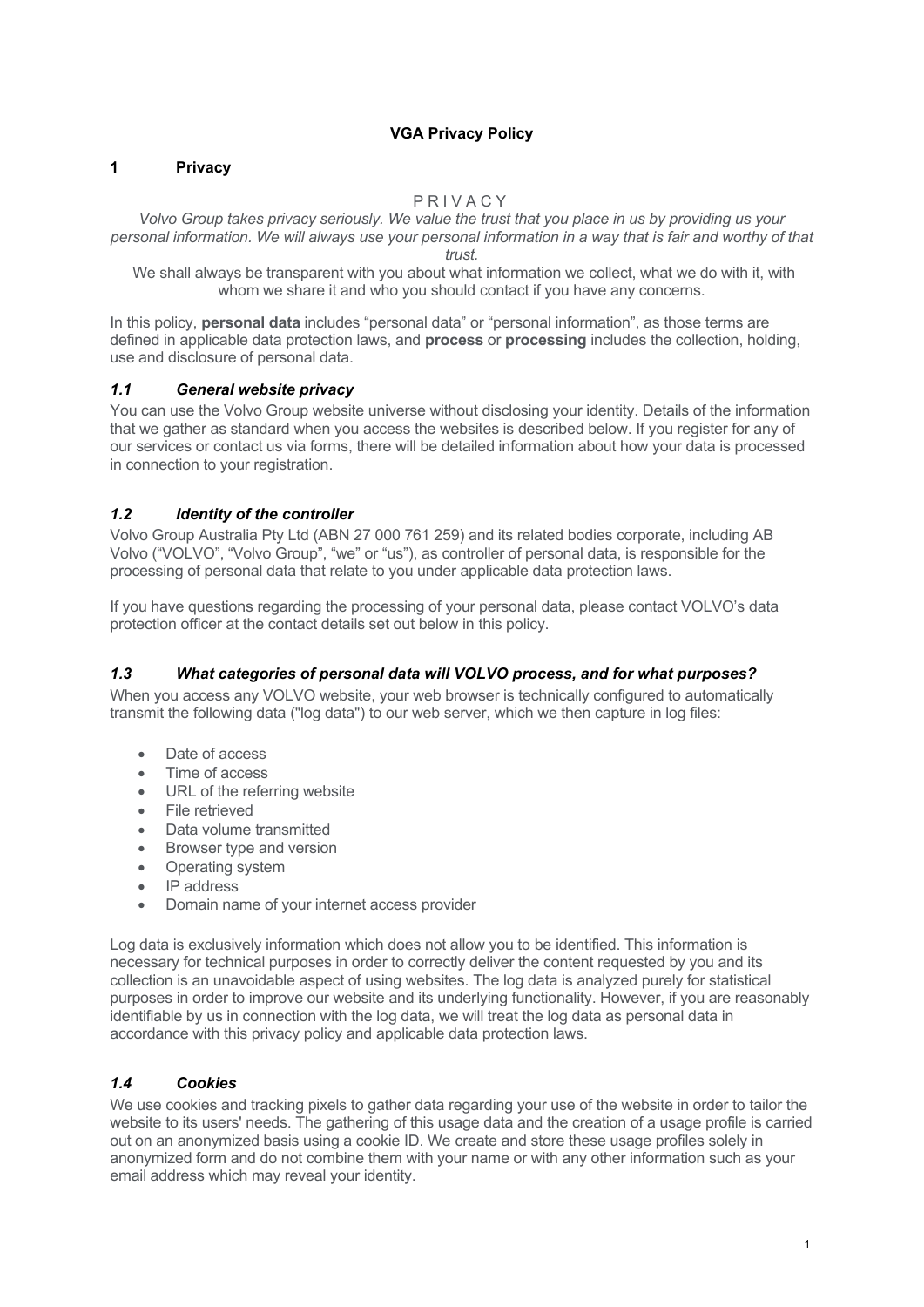Cookies cannot be used to run programs or deliver viruses to your computer. With the information contained in cookies, we can simplify navigation and facilitate the correct display of our websites. Each website has its own cookies statement where you as a user can see the exact cookies usage for that specific site. If you disable or opt out of receiving cookies we may not be able to provide certain functions or features on our website.

# *1.5 How will VOLVO share your personal data? Will it be transferred outside Australia?*

VOLVO may share your personal data with Volvo Group companies, including Volvo Group companies located outside of Australia. VOLVO may also share your personal data with third parties, including third parties located outside of Australia, if necessary to fulfill the purposes for processing the personal data or any reasonably expected secondary purposes, or where required or authorised by applicable law or regulation. Such third parties may include:

- **Independent dealers**, such as Volvo Group's private dealers for the purposes of managing and developing the business relationship with a customer or a customer lead;
- **Professional advisors** such as insurers, lawyers and other professional advisors in connection with insurance claims, audits and the receipt of advisory services.
- **Counterparties and their advisors**, such as in connection with business transactions and other projects or collaborations (including merger and acquisition projects).
- **Emergency service providers**, such as the police, fire brigade, ambulance and roadside assistance to protect the vital interest of you and other such as in connection with emergency assistance.
- **Law enforcement**, regulatory authorities and other public and judicial bodies in connection with legal obligations such as court orders or legal reporting requirements or if considered necessary in exceptional cases to protect the vital interest of you or others.

We work with a range of different service providers to deliver the Volvo Group website universe. VOLVO will take reasonable steps to ensure that appropriate safeguards are in place which provide adequate levels of protection of your personal data as required by applicable data protection laws when sharing your personal data with Volvo Group companies or third parties. For example, this may include the use of intercompany or external data processing agreements or other mechanisms in compliance with applicable data protection laws.

# *1.6 How will VOLVO hold your personal data, and offshore locations*

VOLVO will take reasonable steps to protect your personal data from misuse, interference and loss, as well as unauthorized access, modification or disclosure, including by storing your personal data in an environment protected by a combination of physical and technological security measures. Your personal data may be held and processed in Australia, or in other jurisdictions outside of Australia where Volvo Group companies or their third party suppliers or business partners operate. Although it is not reasonably practicable to list all the jurisdictions outside of Australia in which your personal data may be processed, such jurisdictions may include Sweden, the US, France, China, Brazil, Poland, Belgium and the Netherlands.

# *1.7 Links to other websites*

Our websites may contain links to other websites. We have no influence on the compliance or noncompliance of the operators of these sites with the data protection provisions.

# *1.8 For how long will VOLVO keep your personal data?*

VOLVO will keep your personal data as long as required to fulfill the purposes for which the personal data was collected. When your personal data is no longer required to fulfill the purposes for which it was collected, unless otherwise required or authorised by applicable law, VOLVO will take reasonable steps to destroy or permanently de-identify your personal data.